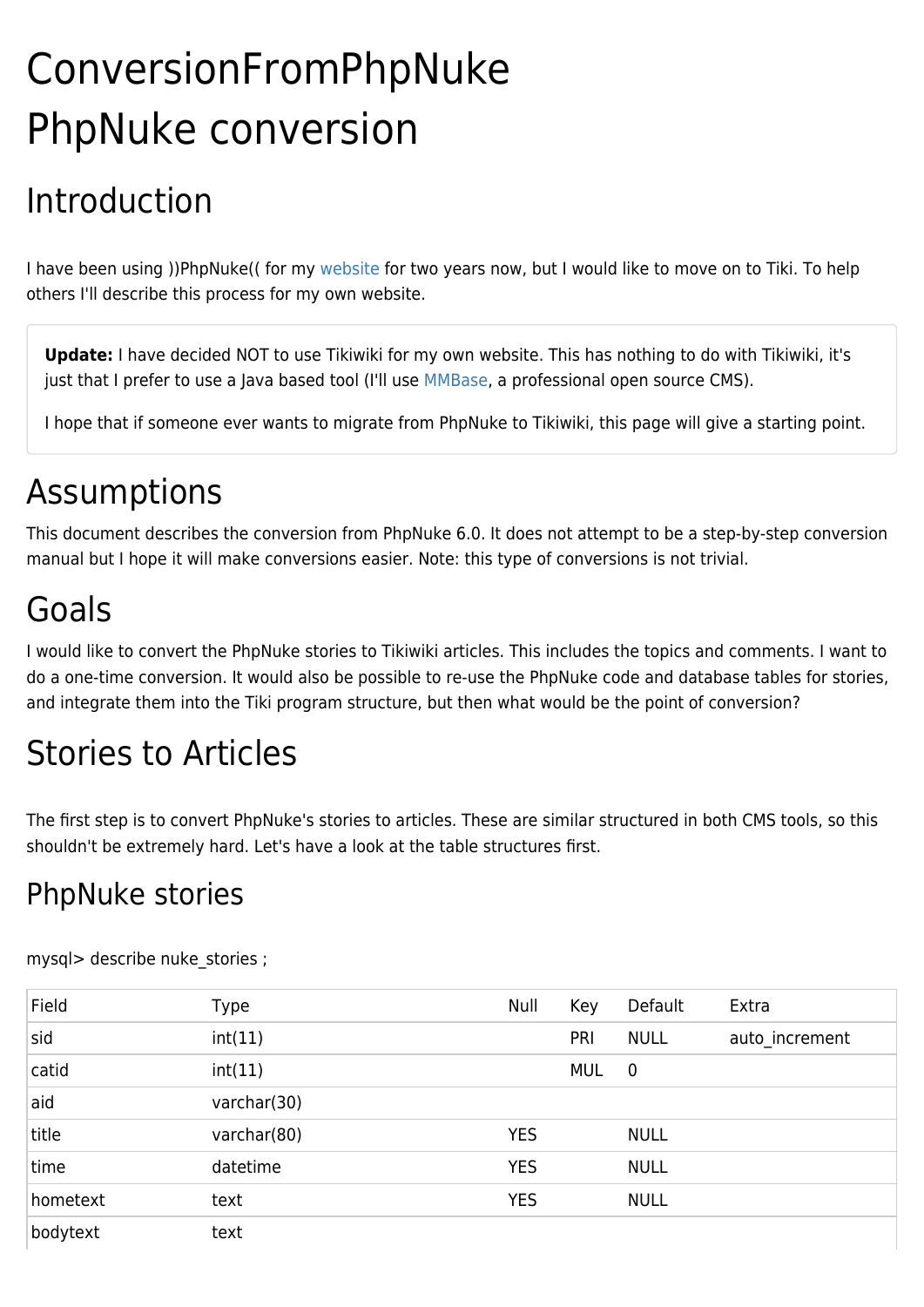| comments  | int(11)               | <b>YES</b> | $\mathbf 0$ |
|-----------|-----------------------|------------|-------------|
| counter   | mediumint(8) unsigned | <b>YES</b> | <b>NULL</b> |
| topic     | int(3)                |            | 1           |
| informant | varchar(20)           |            |             |
| notes     | text                  |            |             |
| ihome     | int(1)                |            | $\mathbf 0$ |
| alanguage | varchar(30)           |            |             |
| acomm     | int(1)                |            | $\mathbf 0$ |
| haspoll   | int(1)                |            | $\mathbf 0$ |
| pollID    | int(10)               |            | $\mathbf 0$ |
| score     | int(10)               |            | $\pmb{0}$   |
| ratings   | int(10)               |            | $\mathbf 0$ |

19 rows in set (0.00 sec)

### Tiki articles

mysql> describe tiki\_articles ;

| Field       | Type         | Null       | Key        | Default     | Extra          |
|-------------|--------------|------------|------------|-------------|----------------|
| articleId   | int(8)       |            | PRI        | <b>NULL</b> | auto_increment |
| title       | varchar(80)  | <b>YES</b> | <b>MUL</b> | <b>NULL</b> |                |
| authorName  | varchar(60)  | <b>YES</b> |            | <b>NULL</b> |                |
| topicId     | int(14)      | <b>YES</b> |            | <b>NULL</b> |                |
| topicName   | varchar(40)  | <b>YES</b> |            | <b>NULL</b> |                |
| size        | int(12)      | <b>YES</b> |            | <b>NULL</b> |                |
| uselmage    | char(1)      | <b>YES</b> |            | <b>NULL</b> |                |
| image_name  | varchar(80)  | <b>YES</b> |            | <b>NULL</b> |                |
| image_type  | varchar(80)  | <b>YES</b> |            | <b>NULL</b> |                |
| image_size  | int(14)      | <b>YES</b> |            | <b>NULL</b> |                |
| image_x     | int(4)       | <b>YES</b> |            | <b>NULL</b> |                |
| image_y     | int(4)       | <b>YES</b> |            | <b>NULL</b> |                |
| image_data  | longblob     | <b>YES</b> |            | <b>NULL</b> |                |
| publishDate | int(14)      | <b>YES</b> |            | <b>NULL</b> |                |
| created     | int(14)      | <b>YES</b> |            | <b>NULL</b> |                |
| heading     | text         | <b>YES</b> | <b>MUL</b> | <b>NULL</b> |                |
| body        | text         | <b>YES</b> | MUL        | <b>NULL</b> |                |
| hash        | varchar(32)  | <b>YES</b> |            | <b>NULL</b> |                |
| author      | varchar(200) | <b>YES</b> |            | <b>NULL</b> |                |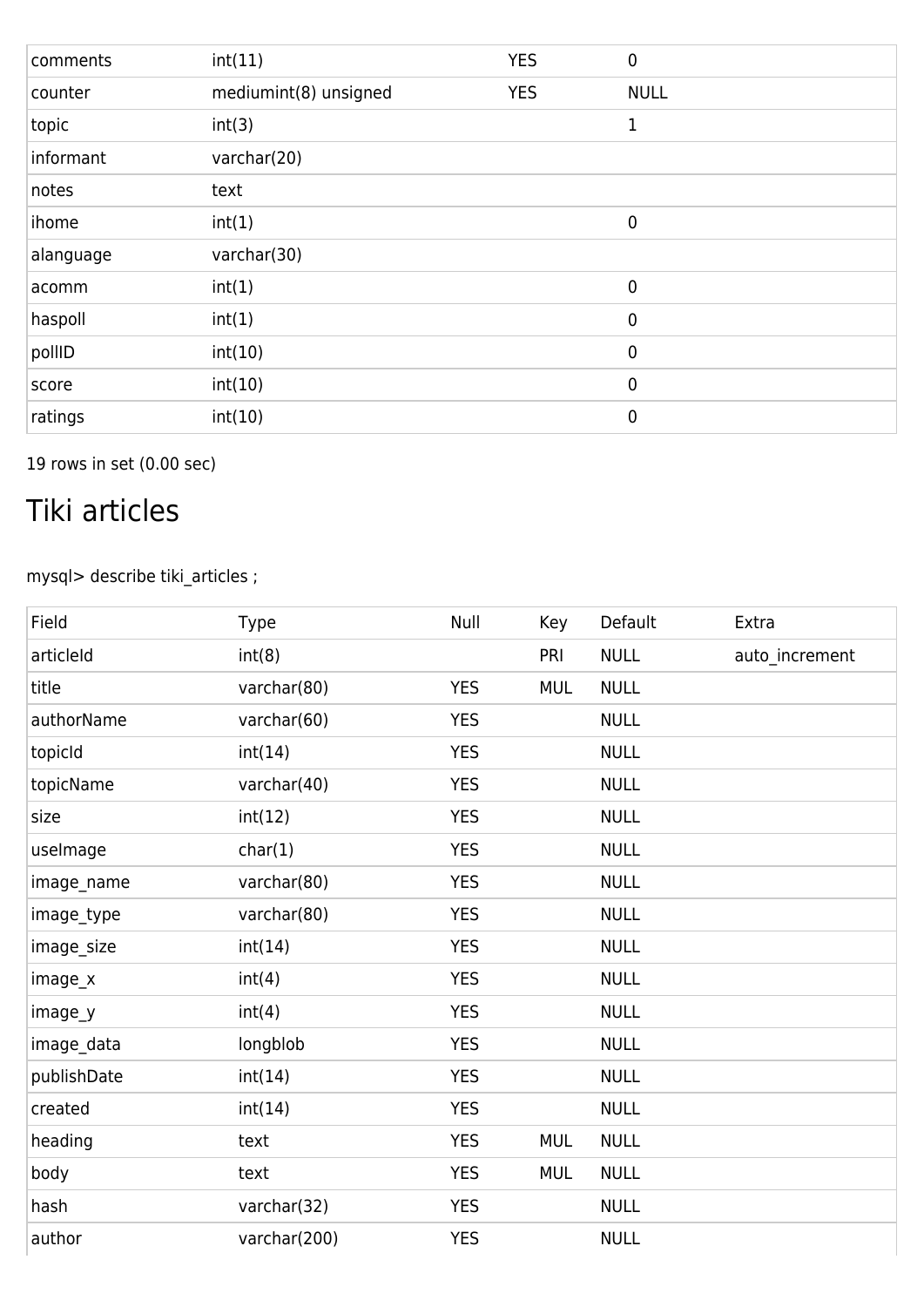| reads   | int(14)      | <b>YES</b> | <b>MUL</b> | <b>NULL</b> |
|---------|--------------|------------|------------|-------------|
| votes   | int(8)       | <b>YES</b> |            | <b>NULL</b> |
| points  | int(14)      | <b>YES</b> |            | <b>NULL</b> |
| type    | varchar(50)  | <b>YES</b> |            | <b>NULL</b> |
| rating  | decimal(3,2) | <b>YES</b> |            | <b>NULL</b> |
| isfloat | char(1)      | <b>YES</b> |            | <b>NULL</b> |

25 rows in set (0.00 sec)

#### **Observations**

- PhpNuke's rating is different in concept than Tiki's. In PhpNuke it indicates the opinion of readers about a page, in Tiki it is a rating given by the author of the article about the subject of the article.
- The unique identifier of a story (sid) is an integer with length 11, whereas Tiki's articleld has 8 as length. This indicates the [display size](http://www.mysql.com/doc/en/Column_types.html) only; the data-type is still integer so conversion is possible.
- For many websites the ID of an article is known outside the database, it is often used in links for example. Therefore it's important to keep the articleId and sid in sync.
- The date-type used in PhpNuke is *datetime*, Tiki uses an *int* for this.

## Conversion

The easiest way to convert between two different databases is to write a small script. I used PHP for this. As stated above it is important to keep the articleId and sid the same. These are unique keys. When experimenting with this script, it can be useful to remove all articles in Tiki sometimes. Syntax for that is:

**Removing Tiki articles:** delete from tiki articles ;

#### Date datatype

The conversion from the PhpNuke date format (a textual representation, yyyy-mm-dd hh:mm) to the timestamps used by Wiki can be done using [mktime\(\).](http://www.php.net/mktime) PhpNuke doesn't make a difference between publish- and creation date (although programmed articles are supported). Therefore the script will consider the publish- and creation date to be the same.

## Bodytext and heading contents

An important difference in the rendering of PhpNuke and Tiki is the treatment of linebreaks. PhpNuke stores the contents of a story as HTML in the database. In Tikiwiki the contents of an article is stored as text; when rendering an article linebreaks will be converted to <br />> tags. The obviously makes more sense when taking into account different outputs (that do not recognize HTML tags), but it requires a text conversion in this script.

## **Scripts**

This is a **very preliminary version**! It gives an indication of how the script will look like, it's far from usable. It converts only the 5 first articles.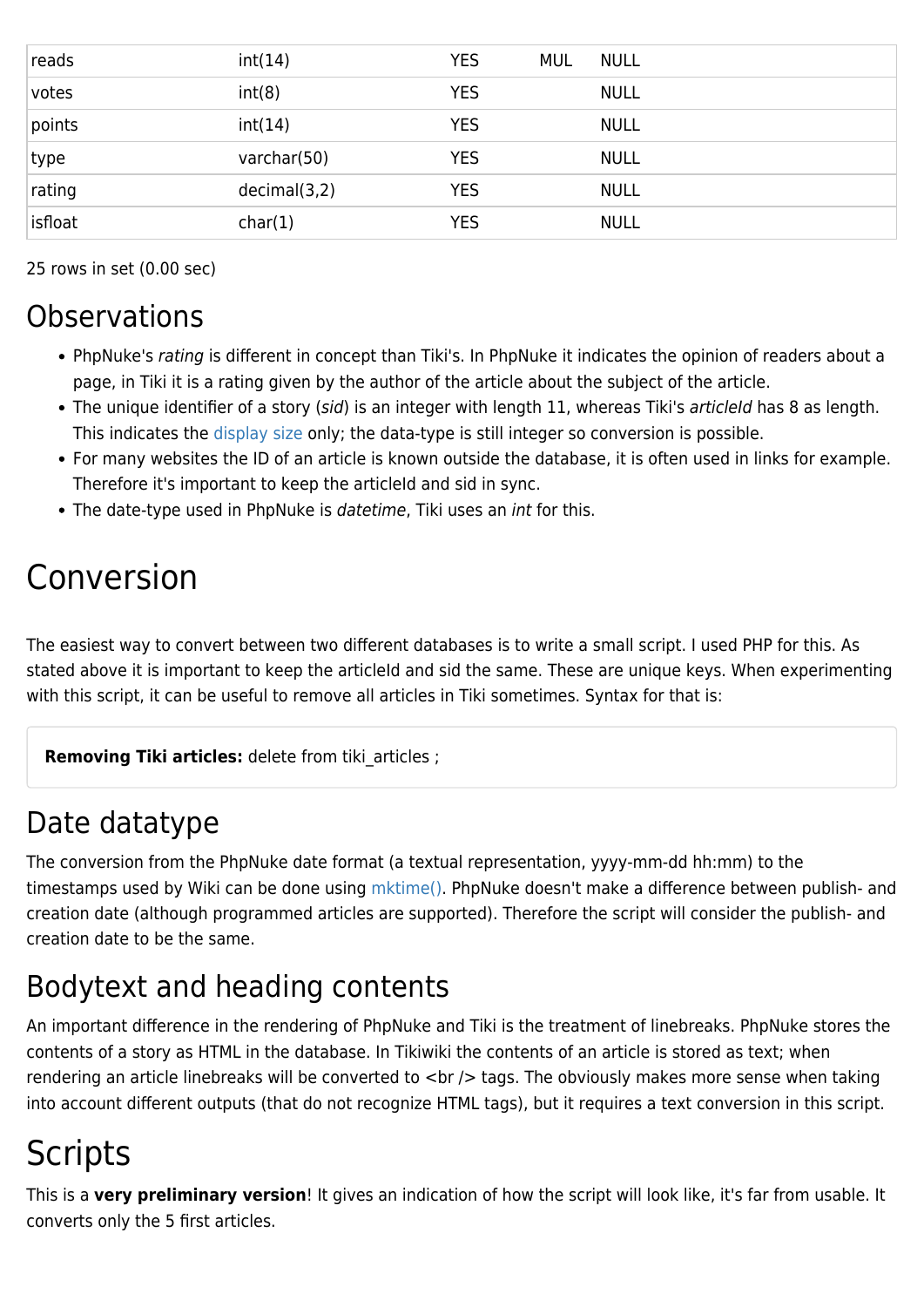```
The script:
<?php
error_reporting (E_ALL);
Function textConvert($original) {
$string = preg_replace("(\n)", "", $original);
\frac{1}{2} string = mysql escape string($string);
return $string;
}
Function Transfer () { global $id, $authorName, $title, $hometext, $bodytext, $time, $counter;
mysql_connect("localhost","root","");
$database="tiki";
@mysql_select_db($database) or die( "Unable to select database");
$publishTimeStamp = strtotime("$time");
$query = "insert into tiki_articles set articleId='$id', title='$title', reads='$counter',
authorName='$authorName', created='$publishTimeStamp', type = 0, useImage='n',isfloat='n', heading=
'$hometext', body= '$bodytext', hash= ", publishDate = '$publishTimeStamp' ";
$result=mysql_query($query) or die ("Query error: " . mysql_error());;
echo "Result: $result <br />";
}
echo "<html><head><title>Conversion</title></head><body>Conversion...";
mysql_connect("localhost","root",""); $database="nuke";
@mysql_select_db("$database") or die( "Unable to select database nuke");
$table="nuke stories";
$query="select * from $table order by time desc";
$result=mysql_query($query);
$num=mysql_numrows($result);
echo "Number of rows: $num<br />>/> /> <br />>";
$i=0:
while ($i < $num):
$authorName=mysql_result($result,$i,"aid");
$title=textConvert(mysql_result($result,$i,"title"));
$hometext=textConvert(mysql_result($result,$i,"hometext"));
$bodytext=textConvert(mysql_result($result,$i,"bodytext"));
$id=mysql_result($result,$i,"id");
$time =mysql_result($result,$i,"time");
$counter = mysql_result($result, $i, "counter");
echo "$id $title, ";
Transfer ();
```